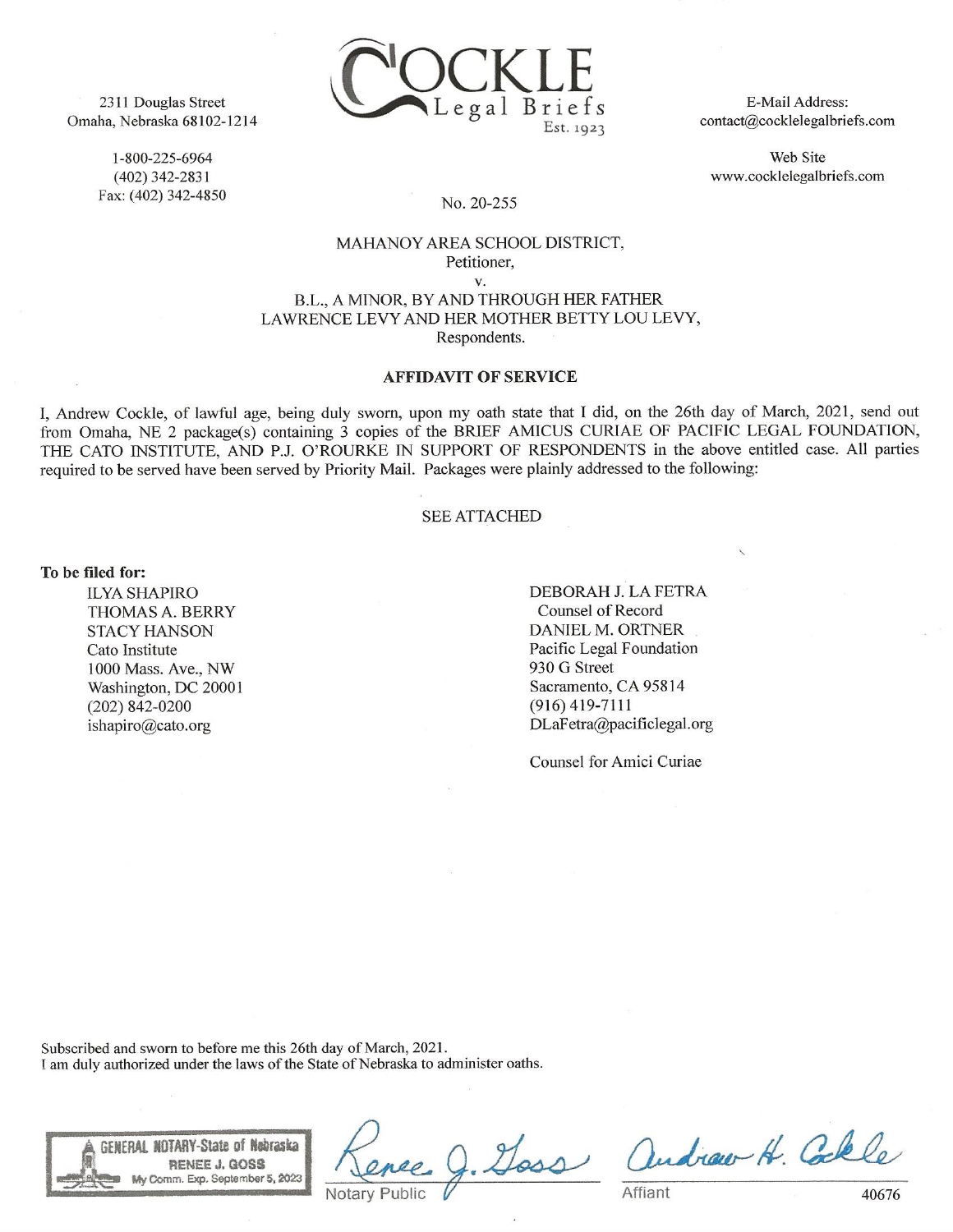## **Service List, 20-255**

## **Attorneys for Petitioner**

Lisa Schiavo Blatt Counsel of Record Williams & Connolly LLP 725 12th Street, NW Washington, DC 20005 [lblatt@wc.com](mailto:lblatt@wc.com) 202-434-5050 Party name: Mahanoy Area School District

### **Attorneys for Respondents**

Witold J. Walczak Counsel of Record ACLU of Pennsylvania P.O. Box 23058 Pittsburgh, PA 15222 [vwalczak@aclupa.org](mailto:vwalczak@aclupa.org) 412-681-7864 Party name: B.L., a minor, by and through her father Lawrence Levy and

## **Other (will be served electronically)**

Gregory George Garre Counsel of Record Latham & Watkins LLP 555 11th Street, NW Suite 1000 Washington, DC 20004 [gregory.garre@lw.com](mailto:gregory.garre@lw.com) 202-637-2200 Party name: National School Boards Association, et al.

Christopher Blewer Gilbert Counsel of Record Thompson & Horton LLP 3200 Southwest Freeway Suite 2000 Houston, TX 77027 [cgilbert@thompsonhorton.com](mailto:cgilbert@thompsonhorton.com) 7135546744 Party name: National Association of Pupil Services Administrators and Pennsylvania Association of Pu-

pil Services Administrators

Douglas S. Martland Counsel of Record Commonwealth of Massachusetts, et. al 1 Ashburton Place 20th Floor Boston, MA 02108 douglas.martland@mass.gov 617-963-2062 Party name: Massachusetts, et al.

Alice Margaret O'Brien Counsel of Record National Education Association 1201 16th Street, NW Washington, DC 20036 [aobrien@nea.org](mailto:aobrien@nea.org) 202 822 7035 Party name: Nation Education Association

her mother Betty Lou Levy

Elizabeth B. Prelogar Counsel of Record Acting Solicitor General United States Department of Justice 950 Pennsylvania Avenue, NW Washington, DC 20530-0001 [SupremeCtBriefs@USDOJ.gov](mailto:SupremeCtBriefs@USDOJ.gov) 202-514-2217 Party name: United States

Eddie Travis Ramey Counsel of Record Burr & Forman LLP 420 North 20th Street, Wells Fargo Tower, Suite 3400 Birmingham, AL 35203 [tramey@burr.com](mailto:tramey@burr.com) 2052513000 Party name: The Huntsville, Alabama City Board of Education and Eleven Additional Alabama School

**Districts**